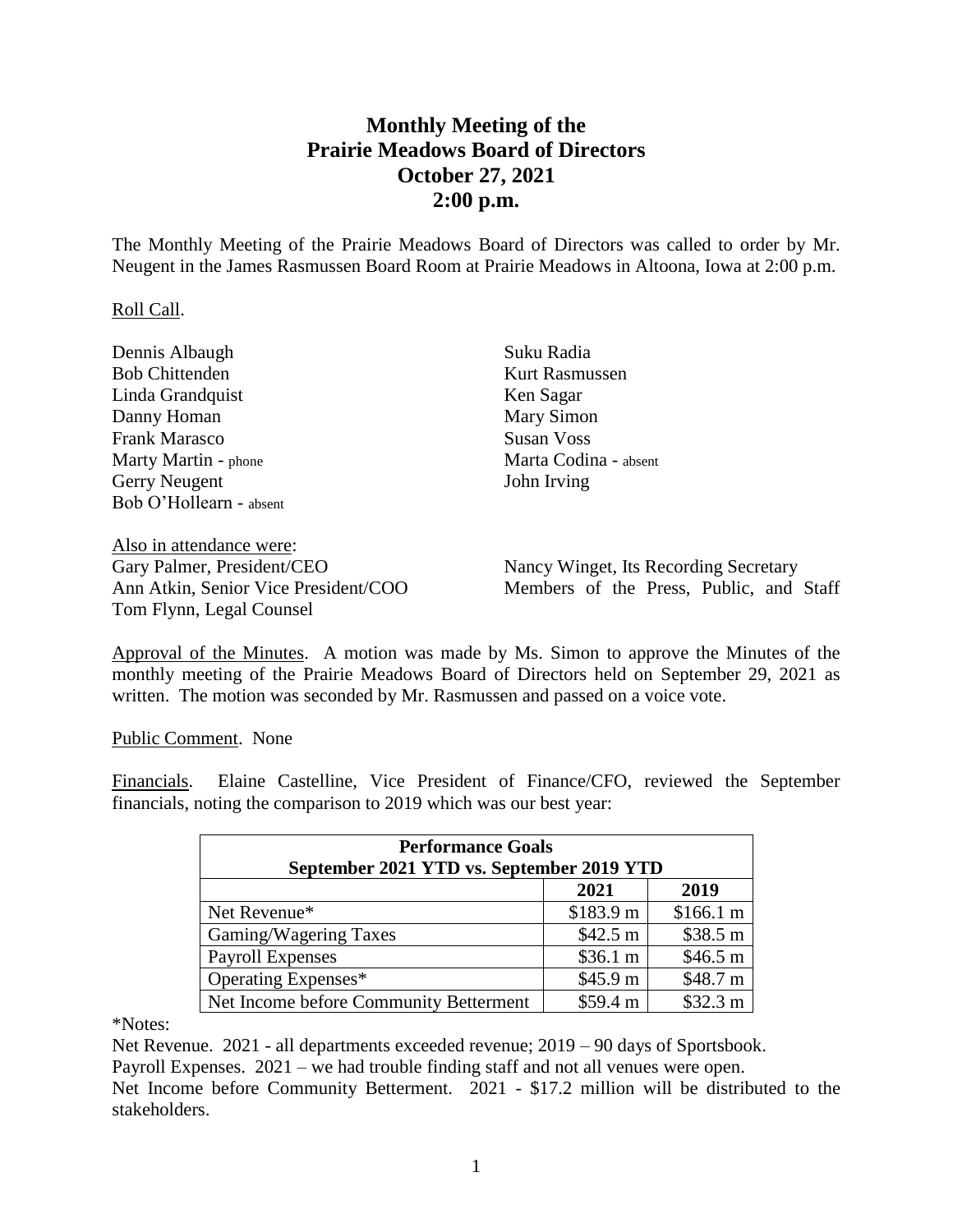Total Revenue, September YTD. Casino \$169.8 million; Sports Book \$8.6 million; F&B \$4.9 million; Pari-Mutuel \$3.1 million; Other \$3.3 million; Hotel and Conference Center \$3.6 million; each area exceeded the upside revenue budget.

Casino Net Win Comparison, last four years. We had seven consecutive best months ever (March – September); YTD September exceeded the best September ever; we're on track to beat 2018 and 2019 – our two best years; in 2020, PM was closed for 90 days and when it reopened, we didn't open at full capacity; this information can be found on the IRGC website. Ms. Voss asked the reason PM is doing so well – more people coming out or they're spending more? Mr. Palmer said people are gambling more and Ms. Castelline said people received stimulus money, and there was nothing to buy and no entertainment competition – we probably won't see another year like this one.

Top September Revenue Performing Areas – Most Recent 4 years, and all-time record September for the following areas: Slots, Coin-In, AJ's Steakhouse, Prairie Coffee Company.

| <b>Iowa Market</b>            |           |
|-------------------------------|-----------|
| Prairie Meadows               | \$170.1 m |
| Horseshoe                     | \$151.9 m |
| Ameristar II                  | \$134.9 m |
| Riverside                     | \$95.4 m  |
| Isle – Waterloo               | \$69.6 m  |
| Harrah's                      | \$54.6 m  |
| Lakeside                      | \$39.7 m  |
| Wild Rose Jefferson           | \$27.0 m  |
|                               |           |
| Iowa casino average vs. 2019  | $+19.5%$  |
| Competitors' average vs. 2019 | $+16.8%$  |

| <b>Surrounding Markets vs. 2019</b> |          |
|-------------------------------------|----------|
| Prairie Meadows                     | $+9.4\%$ |
| St. Louis                           | $-0.6%$  |
| <b>Kansas City</b>                  | $+8.0\%$ |
| <b>Omaha/Council Bluffs</b>         | $+13.6%$ |
| <b>Quad Cities</b>                  | $+18.5%$ |

Sportsbook – September YTD. Iowa Casino average Hold 6.1%; Prairie Meadows average Hold 5.3%

Ms. Castelline also reported:

- The tag-line was changed back to the original one "Your Favorite Place to Play".
- The 2022 budget was reviewed by the Finance Committee and will be sent to the Board shortly; she will be available one hour prior to the November Board Meeting to answer questions.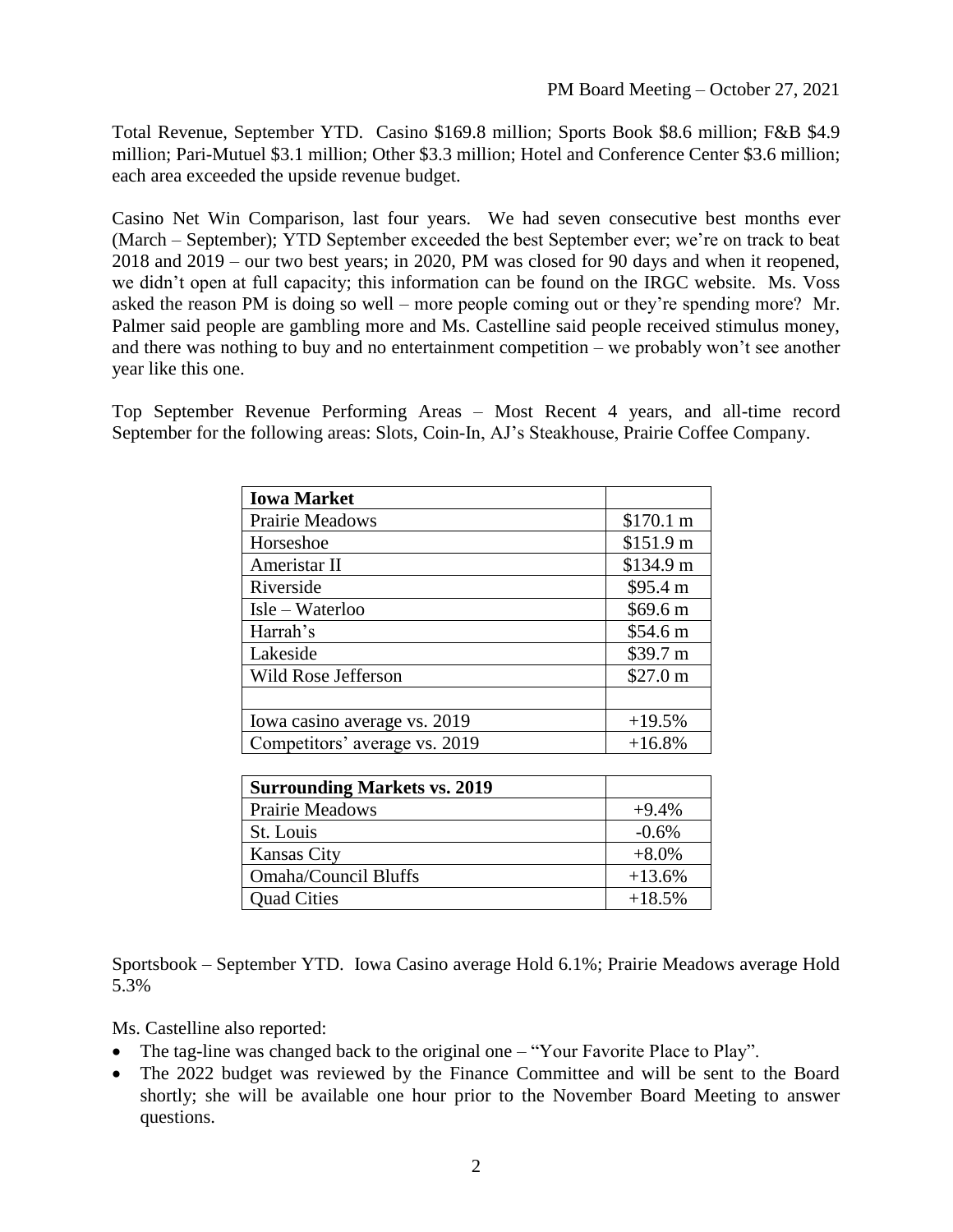• She sent the tax return to the Board for review; please call with questions by Friday, October 29; the tax return will be filed on Monday – the deadline is November 15.

Lobbyist Update. Troy Skinner reviewed the handout dated October 2021:

- Two special elections were held:
	- o Ankeny House District 37 Michael Bousselot (R) beat Andrea Phillips (D).
	- o Newton House District 29 John Dunwell ® beat Steve Mullen (D).
	- o House Republicans 60; House 40.
	- o Senate Republicans 32; House 18.
- Redistricting is done every ten years by the non-partisan Legislative Services Agency; the first map was rejected and the new map will be voted on tomorrow; the redistricting will create several open seats.

President's Report. Mr. Palmer reported:

- We plan to host the biggest and best Veteran's Day celebration on November 11; the program starts at 11:00 a.m., followed by lunch at noon; we'll have fly-overs and several US and State Congressmen and Representatives will attend; you are all welcome to attend.
- The next meeting is November 17 at 2:00 p.m.
- The December meeting is December 15 at 3:00 p.m., followed by the Board Dinner.

Committee Reports.

- Finance and Audit. Mr. Radia said the committee met on Monday and reviewed: the financials; 2022 budget (there were a couple of minor adjustments, it will be sent out shortly, Ms. Castelline will be available one hour prior to the November meeting to answer questions); Mr. Shirley reported on the Internal Audit Department – everything is going according to plan; Form 990 – please call Ms. Castelline with questions or comments: 401k Discretionary Distribution.
	- o Action Item 401k Discretionary Distribution. Mr. Radia said that under the union contracts, the bargaining employees receive 2.5%, and the recommendation is to give 2.5% to the non-bargaining employees, plus 4% to all employees, that's a total of 6.5% and the total cost is \$2 million. Mr. Radia moved the recommendation, the motion was seconded by Mr. Sagar, and unanimously passed on a voice vote. Mr. Neugent said this is a great thing to be able to do for our employees, especially due to the last year.
- Facilities. Mr. Chittenden said the committee did not meet.
- Human Resources. Mr. Chittenden said the committee met on Monday and discussed the Front-Line employee Bonus (Secret Santa); the recommendation is \$600 for full-time employees and \$300 for part-time employees, for a total cost of \$297,000; it is well deserved and we're having our best year. Mr. Palmer said it was \$400 last year due to COVID, and \$600 is the highest we've every given.
	- o Action Item Front-Line Employee Bonus. Mr. Chittenden moved a Secret Santa of \$600 for full-time employees and \$300 for part-time employees. Mr. Marasco noted Payroll is down, and suggested spreading it out in addition to the \$600. Mr. Radia said between the 401k and Secret Santa, it translates to \$2.4 million – that is generous and higher than recent history; the money has been accrued. Mr. Marasco asked if the front-line gets the 401k and Mr. Radia said yes. Mr. Neugent asked for a second and Ms. Voss said it isn't needed for a committee motion. The motion unanimously